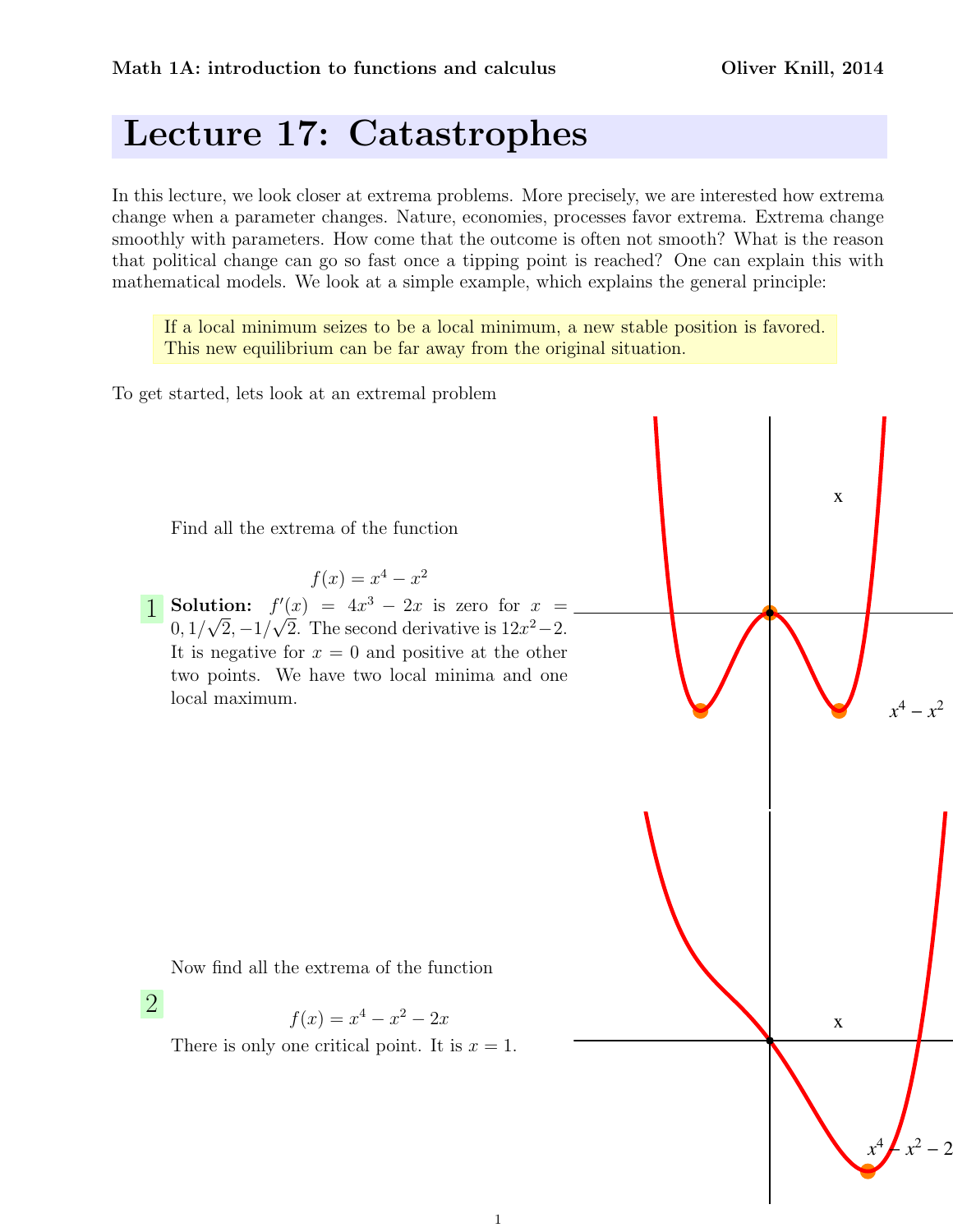When the first graph was was morphed to the second example, the local minimum to the left has disappeared. Assume the function  $f$  measures the prosperity of some kind and  $c$  is a parameter. We look at the position of the first critical point of the function. Catastrophe theorists call it the Delay assumption:

A stable equilibrium is a local minimum of the function. Assume the system depends on a parameter, then the minimum depends on this parameter. It remains a stable equilibrium until it disappears. If that happens, the system settles in a neighboring stable equilibrium.

A parameter value  $c_0$  at which a stable minimum disappears, is called a **catastrophe.** In other words, if for  $c < c_0$  a different number of local minima exist than for  $c > c_0$ , then the parameter value  $c_0$  is called a **catastrophe**.

In order to visualize a catastrophe, we draw the graphs of the function  $f_c(x)$  for various parameters c and look at the local minima. At a parameter value, where the number of local minima changes, is called a catastrophe.

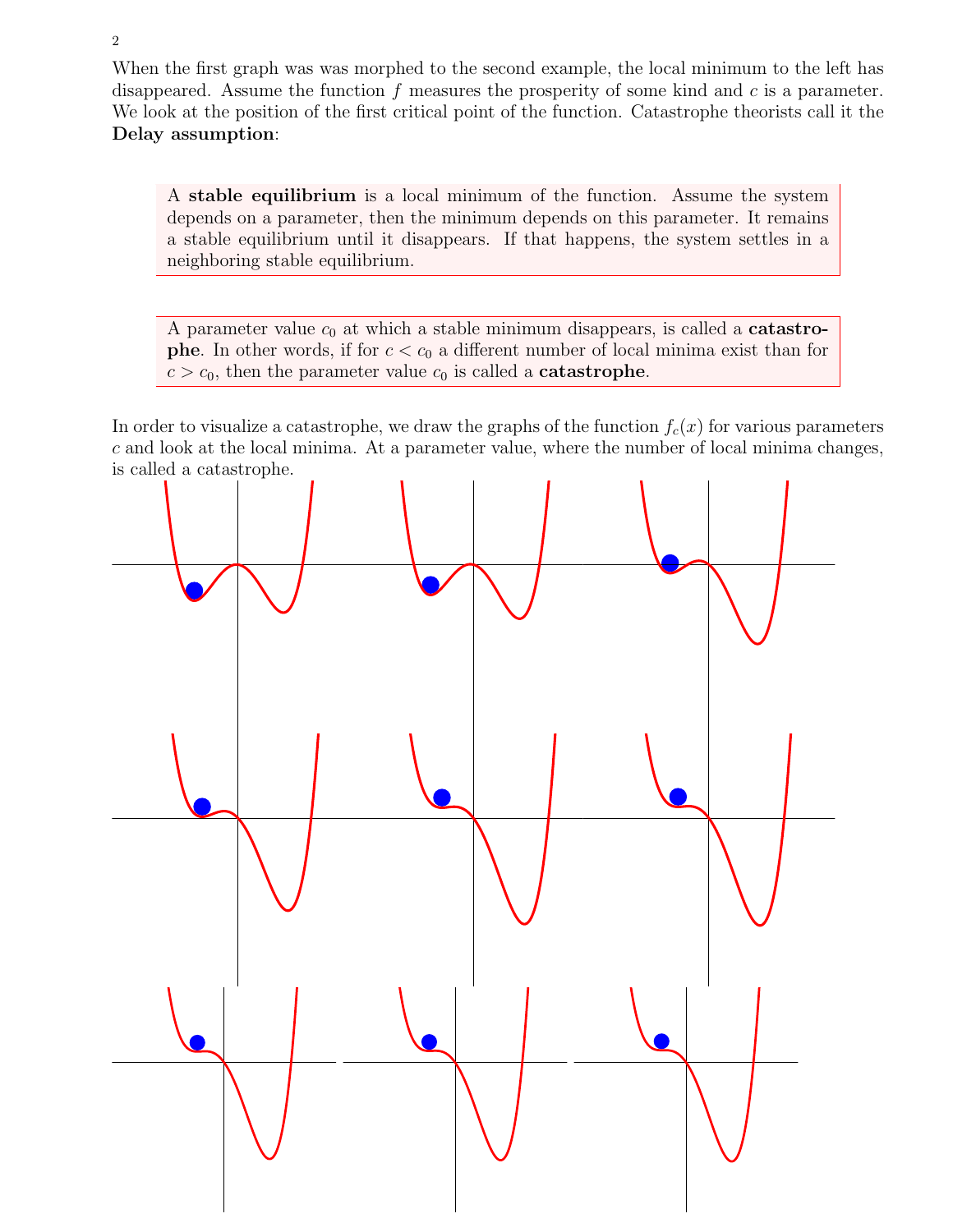

You see that in this particular case, the catastrophe has happened between the 9th and 10th picture.

Here is the position of the equilibrium point in dependence of  $c$ .



A Bifurcation diagram displays the equilibrium points as they change in dependence of the parameter c. The vertical axes is the parameter c, the horizontal axes is  $x$ . At the bottom for  $c = 0$ , we have three equilibrium points, two local minima and one local maximum. At the top for  $c = 1$  we have only one local minimum.

Principle: Catastrophes often lead to a decrease of the critical value. It is not possible to reverse the process in general.

Look again at the above "movie" of graphs. But run it backwards and use the same principle, we do not end up at the position we started with. The new equilibrium remains the equilibrium nearby.

Catastrophes are in general irreversible.

We know this from experience: it is easy to screw up a relationship, get sick, have a ligament torn or lose trust. Building up a relationship, getting healthy or gaining trust usually happens continuously. Ruining the economy of a country or a company or losing a good reputation of a brand is easy but it takes time to regain it.